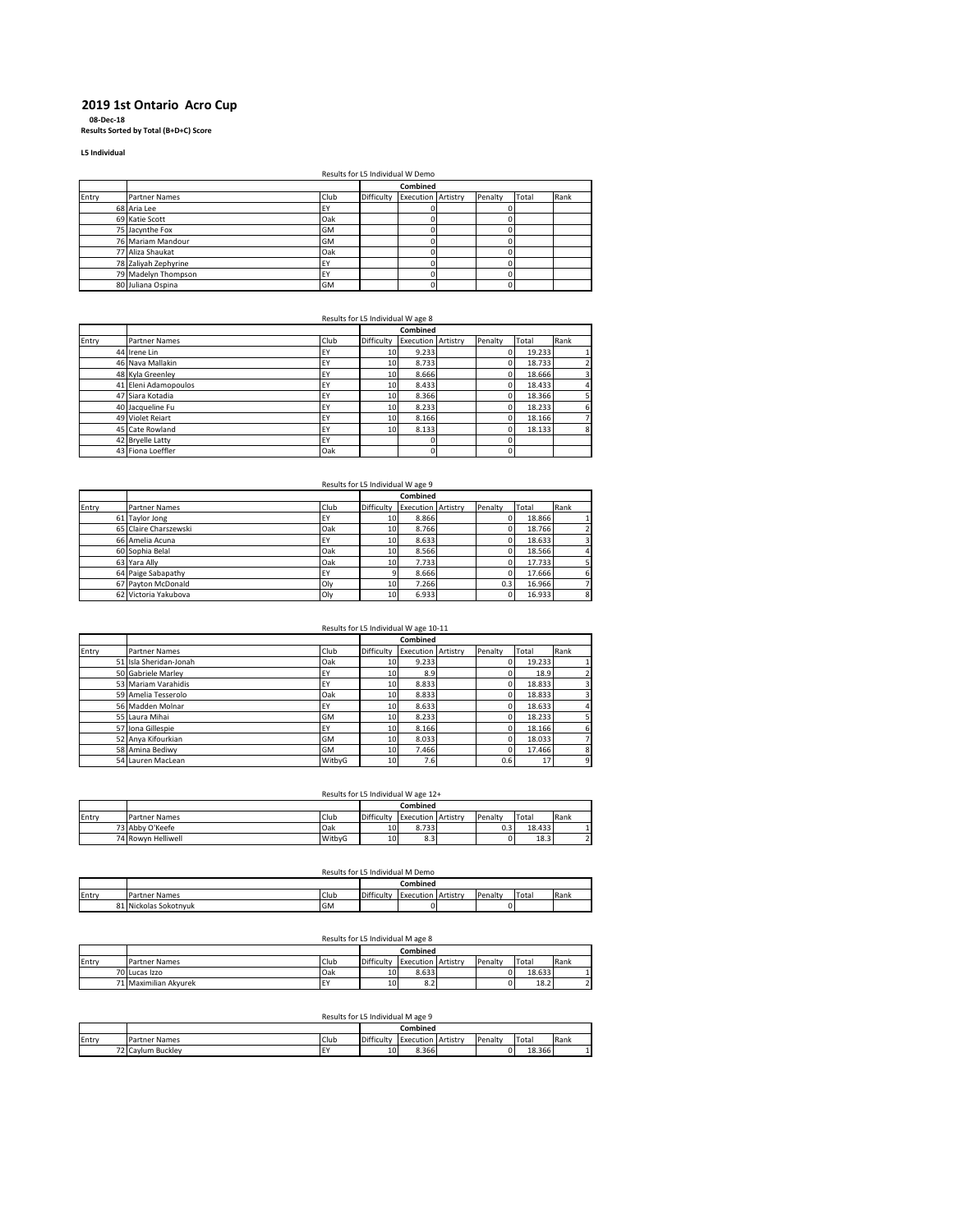#### **USJO L5 RESULTS**

|       | Results for L5 WP Demo            |           |            |                           |  |         |       |      |  |  |  |
|-------|-----------------------------------|-----------|------------|---------------------------|--|---------|-------|------|--|--|--|
|       |                                   |           |            | Combined                  |  |         |       |      |  |  |  |
| Entry | <b>Partner Names</b>              | Club      | Difficulty | <b>Execution Artistry</b> |  | Penalty | Total | Rank |  |  |  |
|       | 25 Juliana Ospina/Amina Bediwy    | <b>GM</b> |            |                           |  |         |       |      |  |  |  |
|       | 27 Mariam Mandour/Anya Kifourkian | <b>GM</b> |            |                           |  |         |       |      |  |  |  |
|       | 29 Jacynthe Fox/Laura Mihai       | <b>GM</b> |            |                           |  |         |       |      |  |  |  |

|       |                                         |           | Results for L5 WP age 8-12 |                           |         |       |      |
|-------|-----------------------------------------|-----------|----------------------------|---------------------------|---------|-------|------|
|       |                                         |           |                            | Combined                  |         |       |      |
| Entry | Partner Names                           | Club      | Difficulty                 | <b>Execution Artistry</b> | Penalty | Total | Rank |
|       | 26 Kyla Greenley/Penelope Rose          | <b>EY</b> | 10                         |                           |         | 27    |      |
|       | 24 Polina Parkhomenko/Veronica Mironova | GM        | 10                         | 13.5                      |         | 23.5  |      |
|       |                                         |           |                            |                           |         |       |      |

|       | Results for L5 WP age 13+          |           |            |                           |  |         |       |      |  |  |
|-------|------------------------------------|-----------|------------|---------------------------|--|---------|-------|------|--|--|
|       | Combined                           |           |            |                           |  |         |       |      |  |  |
| Entrv | Partner Names                      | Club      | Difficulty | <b>Execution Artistry</b> |  | Penalty | Total | Rank |  |  |
|       | 28 Jillian VanSickle/Kiley LaFleur | <b>QB</b> | 10         | 15.9                      |  | 0.3     | 25.6  |      |  |  |
|       |                                    |           |            |                           |  |         |       |      |  |  |

|       | Results for L5 MxP age 8-12         |      |            |                           |  |                  |       |      |  |  |  |  |
|-------|-------------------------------------|------|------------|---------------------------|--|------------------|-------|------|--|--|--|--|
|       |                                     |      |            | Combined                  |  |                  |       |      |  |  |  |  |
| Entry | Partner Names                       | Club | Difficulty | <b>Execution Artistry</b> |  | Penalty          | Total | Rank |  |  |  |  |
|       | 30 Violet Rejart/Maximilian Akvurek | EY   | 10         | 14.6                      |  | 0.6 <sub>1</sub> | 24    |      |  |  |  |  |
|       | 31 Eleni Adamopoulos/Cavlum Buckley | ΙEΥ  |            | 14.8                      |  |                  | 23.8  |      |  |  |  |  |

|       |                                                  |        | Results for L5 WG age 8-12 |                           |  |         |       |      |
|-------|--------------------------------------------------|--------|----------------------------|---------------------------|--|---------|-------|------|
|       |                                                  |        |                            | Combined                  |  |         |       |      |
| Entry | <b>Partner Names</b>                             | Club   | Difficulty                 | <b>Execution Artistry</b> |  | Penalty | Total | Rank |
|       | 33 Sofia Belal/Abby O'Keefe/Isla Sheridan-Jonah  | Oak    |                            |                           |  |         | 27    |      |
|       | 32 Amelia Acuna/Mariam Varahidis/Taylor Jong     | EY     | 10                         | 16.9                      |  | 0.3     | 26.6  |      |
|       | 37 Paige Sabapathy/Iona Gillespie/Madden Molnar  | EY     | 10                         | 16.7                      |  | 0.3     | 26.4  |      |
|       | 35 Jacqueline Fu/Bryelle Latty/Lalita Ross       | EY     | 10                         | 16                        |  | 0.3     | 25.7  |      |
|       | 34 Lauren MacLean/Abbey Jones/Rowyn Helliwell    | WitbyG | 10                         | 13.8                      |  | 0.3     | 23.5  |      |
|       | 36 Fiona Loeffler/Amelia Tesserolo/Cosima Ceconi | Oak    |                            |                           |  |         |       |      |

|       | Results for L5 WG age 13+                       |           |            |                           |  |         |       |      |  |  |  |
|-------|-------------------------------------------------|-----------|------------|---------------------------|--|---------|-------|------|--|--|--|
|       | Combined                                        |           |            |                           |  |         |       |      |  |  |  |
| Entry | <b>Partner Names</b>                            | Club      | Difficulty | <b>Execution Artistry</b> |  | Penalty | Total | Rank |  |  |  |
|       | 38 Demilade Ese/Emmaleigh Newnham/Sofia Lorenti | <b>GM</b> | 10         | 14.7                      |  | 0.9     | 23.8  |      |  |  |  |
|       | 39 Paige Baldwin/Gabriella Allison/Vavda Roe    | QB        | 10         | 13.1                      |  | 0.3     | 22.8  |      |  |  |  |

**USJO L6 RESULTS**

# Results for L6 WP age 8-12

|       |                                             |      |            | Combined                  |         |       |      |
|-------|---------------------------------------------|------|------------|---------------------------|---------|-------|------|
| Entry | <b>Partner Names</b>                        | Club | Difficulty | <b>Execution Artistry</b> | Penalty | Total | Rank |
|       | 1 Gabby Nunez/Janine Gong                   | Oak  | 10         | 16.4                      |         | 26.4  |      |
|       | 2 Mattea Zarzuela/Tianna Guilbeault-Hornung | GM   | 10         |                           |         | 25    |      |

|       |  | Results for L6 WP age 13+         |        |            |                           |  |         |       |      |  |  |  |
|-------|--|-----------------------------------|--------|------------|---------------------------|--|---------|-------|------|--|--|--|
|       |  |                                   |        |            | Combined                  |  |         |       |      |  |  |  |
| Entry |  | <b>Partner Names</b>              | Club   | Difficulty | <b>Execution Artistry</b> |  | Penalty | Total | Rank |  |  |  |
|       |  | 4 Abigail Macdonald/Emma Henry    | WitbvG | 10         | 14.9                      |  | 0.6     | 24.3  |      |  |  |  |
|       |  | 6 Hannah Gilmour/Baylee Christink | Oly    |            | 14.4                      |  | 0.6     | 22.8  |      |  |  |  |
|       |  | 3 Hope McCoy/Kiera Edmond         | Oly    |            | 13.3                      |  | 0.6     | 21.7  |      |  |  |  |
|       |  | 5 Jaya Toth/Maya Predovich        | GM     |            | 12                        |  |         | 20    |      |  |  |  |
|       |  | 7 Abbey Jones/Alyssa Flemming     | WitbvG |            | 11.5                      |  | 0.9     | 19.6  |      |  |  |  |

|       | Results for L6 MP age 8-12              |      |            |                           |  |         |       |      |  |  |
|-------|-----------------------------------------|------|------------|---------------------------|--|---------|-------|------|--|--|
|       |                                         |      | Combined   |                           |  |         |       |      |  |  |
| Entry | Partner Names                           | Club | Difficulty | <b>Execution Artistry</b> |  | Penalty | Total | Rank |  |  |
|       | 8 Eduardo Faconti Gananca/Michael Ramos | GM   | 10         | 15.1                      |  | 0.6     | 24.5  |      |  |  |
|       |                                         |      |            |                           |  |         |       |      |  |  |

|       | Results for L6 MxP age 8-12    |          |            |                           |  |         |             |      |  |  |
|-------|--------------------------------|----------|------------|---------------------------|--|---------|-------------|------|--|--|
|       |                                | Combined |            |                           |  |         |             |      |  |  |
| Entry | Partner Names                  | Club     | Difficulty | <b>Execution Artistry</b> |  | Penalty | Total       | Rank |  |  |
|       | 9 Lauren Marttila/Reis Glowsky | Oak      | 10         | 15.9                      |  | 0.2     | 257<br>23.7 |      |  |  |

|       | Results for L6 MxP age 13+ |      |            |                           |  |         |       |      |  |  |
|-------|----------------------------|------|------------|---------------------------|--|---------|-------|------|--|--|
|       |                            |      |            | Combined                  |  |         |       |      |  |  |
| Entry | Partner Names              | Club | Difficulty | <b>Execution Artistry</b> |  | Penalty | Total | Rank |  |  |
|       | 10 Irene Lin/Peter Lin     |      | 10         | ÷.                        |  |         | 27    |      |  |  |
|       |                            |      |            |                           |  |         |       |      |  |  |

|       | Results for L6 WG age 8-12                         |      |            |                           |  |         |             |      |  |  |
|-------|----------------------------------------------------|------|------------|---------------------------|--|---------|-------------|------|--|--|
|       |                                                    |      |            | Combined                  |  |         |             |      |  |  |
| Entry | <b>Partner Names</b>                               | Club | Difficulty | <b>Execution Artistry</b> |  | Penalty | Total       | Rank |  |  |
|       | 11 Alyssa Silvestri/Hannah Emberley/Madison Walker | EY   | 10         | $\overline{ }$<br>11.L    |  |         | 222<br>21.2 |      |  |  |

#### Results for L6 WG age 13+

|       |                                                  |        |            | Combined                  |         |       |      |
|-------|--------------------------------------------------|--------|------------|---------------------------|---------|-------|------|
| Entry | Partner Names                                    | Club   | Difficulty | <b>Execution Artistry</b> | Penalty | Total | Rank |
|       | 15 Emma Yang/Haya Al-Tameemi/Sophia McDonald     | Oak    | 10.        | 16.8                      |         | 26.8  |      |
|       | 13 Sophie McEwen/Carly Rideout/Jordyn Dafoe      | QB     | 10         | 15.6                      | 0.6     | 25    |      |
|       | 14 Gabriele Marley/Anja Huggins/Nadja Huggins    |        | 10         | 14.4                      | 0.6     | 23.8  |      |
|       | 16 Abigail MacDonald/Emma Henry/Alyssa Flemming  | WitbvG |            | 14                        | 0.6     | 23.4  |      |
|       | 12 Yara El Redy/Iva Markoska/Wiktoria Wlodarczyk | GM     |            |                           |         |       |      |
|       | 17 Sofia Lombardo/Danica Pejic/Chloe Dufour      | EY     |            |                           |         |       |      |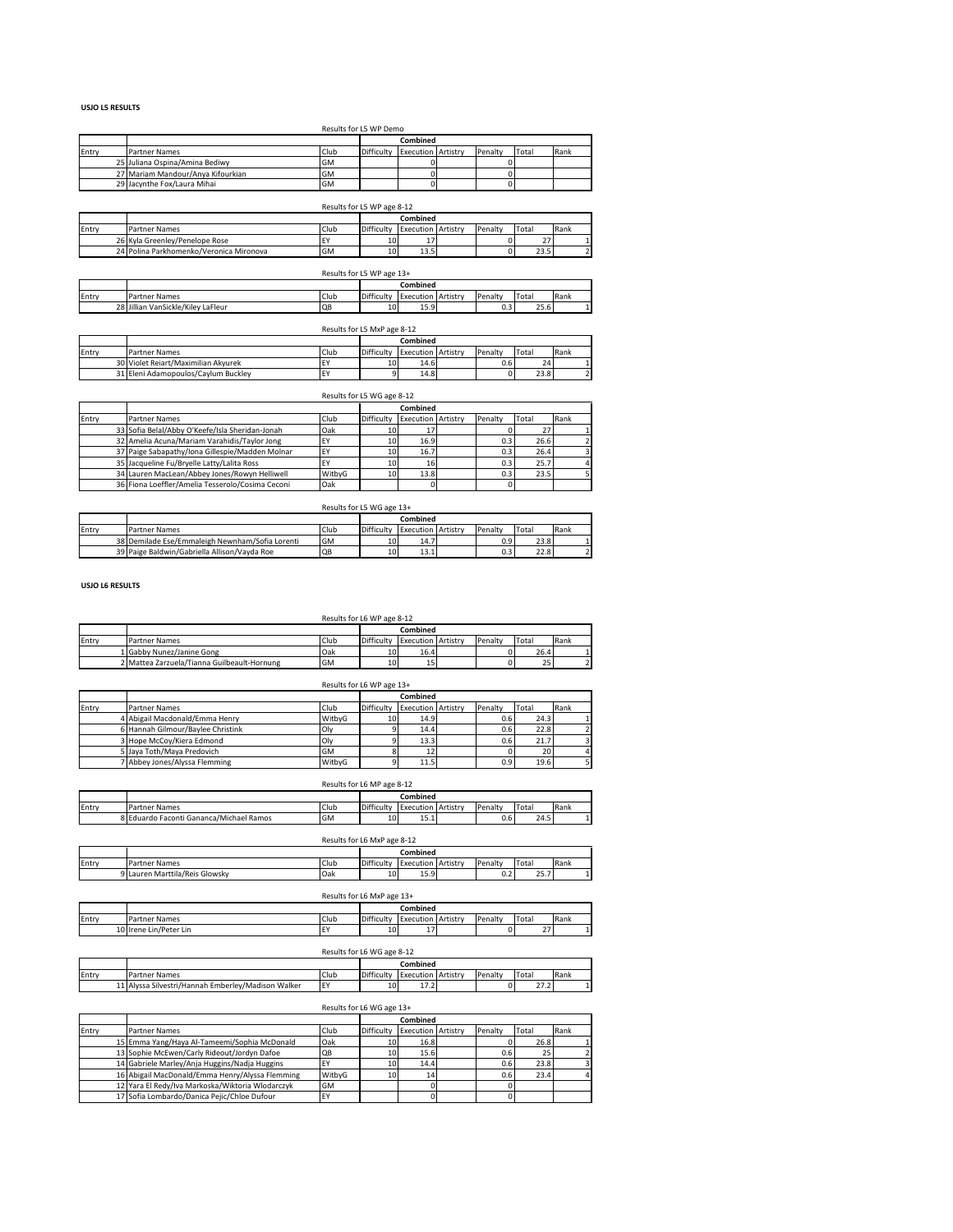### **USJO L7 RESULTS**

#### Results for L7 WP age 8-13

|       |                                    |           | Combined        |                           |      |         |       |      |
|-------|------------------------------------|-----------|-----------------|---------------------------|------|---------|-------|------|
| Entry | <b>Partner Names</b>               | Club      | Difficulty      | <b>Execution Artistry</b> |      | Penalty | Total | Rank |
|       | 90 Samantha Lopez/Avelyn Chu       | <b>GM</b> | 10              | 15                        | 7.41 | 0.3     | 32.1  |      |
|       | 91 Malak Mikkawi/Nour Mikkawi      | <b>GM</b> | 10 <sup>1</sup> | 14.3                      | د. ا |         | 31.6  |      |
|       | 92 Kiara Jones-Allison/Mikah Blake | <b>GM</b> | 10              | 13.6                      | 7.25 | 0.3     | 30.55 |      |

# Results for L7 WP age 14+ **Combined** Entry Partner Names Club Difficulty Execution Artistry Penalty Total Rank 95 Addison Felhaver/Ashley Newman Oly 10 13.8 6.9 0.6 30.1 1 94 Hanna Elshaer/Amelia Laliberte GM 10 13 6.9 0 29.9 2 93 Katie Merifield/Julia Valenti Oly 10 12.1 6.65 0 28.75 3

|       |                           | Results for L7 MxP age 14+ |            |                           |      |         |       |      |
|-------|---------------------------|----------------------------|------------|---------------------------|------|---------|-------|------|
|       |                           |                            |            | Combined                  |      |         |       |      |
| Entry | <b>Partner Names</b>      | Club                       | Difficulty | <b>Execution Artistry</b> |      | Penalty | Total | Rank |
|       | 96 Sara Maiidi/Kirill Lin | EY                         | 10         | 16.4                      | 7.85 |         | 34.25 |      |

|       |                                                 |            |            | Combined                  |                          |         |       |      |
|-------|-------------------------------------------------|------------|------------|---------------------------|--------------------------|---------|-------|------|
| Entry | Partner Names                                   | Club       | Difficulty | <b>Execution Artistry</b> |                          | Penalty | Total | Rank |
|       | 98 Paulina Adamopoulos/Danielle Lee/Avery Lambe | <b>IEY</b> | 10         | 15.9                      | 7.9                      |         | 33.8  |      |
|       | 97 Sophie Burda/Jorden Diana/Amytis Damad       | Oak        | 10         | 15.2                      | $\overline{\phantom{a}}$ |         | 32.9  |      |

|       |                                                    | Results for L7 WG age 14+ |                           |      |         |       |      |
|-------|----------------------------------------------------|---------------------------|---------------------------|------|---------|-------|------|
|       |                                                    |                           | Combined                  |      |         |       |      |
| Entry | Club<br><b>Partner Names</b>                       | Difficulty                | <b>Execution Artistry</b> |      | Penalty | Total | Rank |
|       | Oak<br>102 Ella Fedoration/Peyton Morel/Maya Borg  | 10                        | 16.5                      | 7.65 |         | 34.15 |      |
|       | 101 Annie Yang/Ria Swaminath/Sophia Avila<br>EY    | 10                        | 16.3                      | 7.75 |         | 34.05 |      |
|       | 100 Vayda Roe/Teagan Caulfield/Macey McEwen<br>QB  | 10                        | 13.2                      | 6.8  | 0.6     | 29.4  |      |
|       | 99 Addison Felhaver/Zoe Smith/Katie Wallace<br>Oly | 10                        | 12.3                      | 6.3  | 0.9     | 27.7  |      |

### **USJO L10 RESULTS**

|       |                                              | Results for L10 WG |                               |                 |         |       |                 |                               |     |         |       |                |           |           |
|-------|----------------------------------------------|--------------------|-------------------------------|-----------------|---------|-------|-----------------|-------------------------------|-----|---------|-------|----------------|-----------|-----------|
|       |                                              |                    | <b>Balance</b>                |                 |         |       |                 | <b>Dynamic</b>                |     |         |       | <b>Overall</b> |           |           |
|       |                                              |                    |                               |                 |         |       |                 |                               |     |         |       |                |           | Rank      |
|       |                                              |                    |                               |                 |         |       |                 |                               |     |         |       | Qualify        | Total     | byTotal   |
| Entry | <b>Partner Names</b>                         | Club               | Difficulty Execution Artistry |                 | Penalty | Total |                 | Difficulty Execution Artistry |     | Penalty | Total | $(B+D)$        | $(B+D+C)$ | $(B+D+C)$ |
|       | 85 Leah Manel/Annie Wolfond/Kali-Marie Potts |                    | 14.1                          | - - -<br>ر ۲۰۱۰ |         | 22.25 | 10 <sup>1</sup> | 16.1                          | 7.8 |         | 33.9  | 56.15          | 56.15     |           |

#### **YOUTH RESULTS**

|       |                                    | Results for Youth WP |            |                           |      |         |       |         |           |           |
|-------|------------------------------------|----------------------|------------|---------------------------|------|---------|-------|---------|-----------|-----------|
|       |                                    |                      |            | Combined/Final            |      |         |       | Overall |           |           |
|       |                                    |                      |            |                           |      |         |       |         |           | Rank      |
|       |                                    |                      |            |                           |      |         |       | Qualify | Total     | bvTotal   |
| Entry | <b>Partner Names</b>               | Club                 | Difficulty | <b>Execution Artistry</b> |      | Penalty | Total | $(B+D)$ | $(B+D+C)$ | $(B+D+C)$ |
|       | 104 Meleana Yazdiani/Malak Mohamed | Oak                  | 0.5        | 17.4                      | 7.95 |         | 25.85 |         | 25.85     |           |
|       | 103 Lea Kaufman/Olivia Kopec       | Oak                  | 0.5        | 17                        | 7.75 |         | 25.25 |         | 25.25     |           |

## Results for Youth WG

|       |                                                  |      |            | Combined/Final            |      |         |       | Overall |           |           |
|-------|--------------------------------------------------|------|------------|---------------------------|------|---------|-------|---------|-----------|-----------|
|       |                                                  |      |            |                           |      |         |       |         |           | Rank      |
|       |                                                  |      |            |                           |      |         |       | Qualify | Total     | byTotal   |
| Entry | Partner Names                                    | Club | Difficulty | <b>Execution Artistry</b> |      | Penalty | Total | $(B+D)$ | $(B+D+C)$ | $(B+D+C)$ |
|       | 105 Karolina Kopec/Sara Meneses/Gabby Swan       | Oak  | 0.5        | 17.3                      | 8.05 |         | 25.85 |         | 25.85     |           |
|       | 106 Carly Aaron/Selena Mekhaeil/Meleana Yazdiani | Oak  |            |                           |      |         |       |         |           |           |